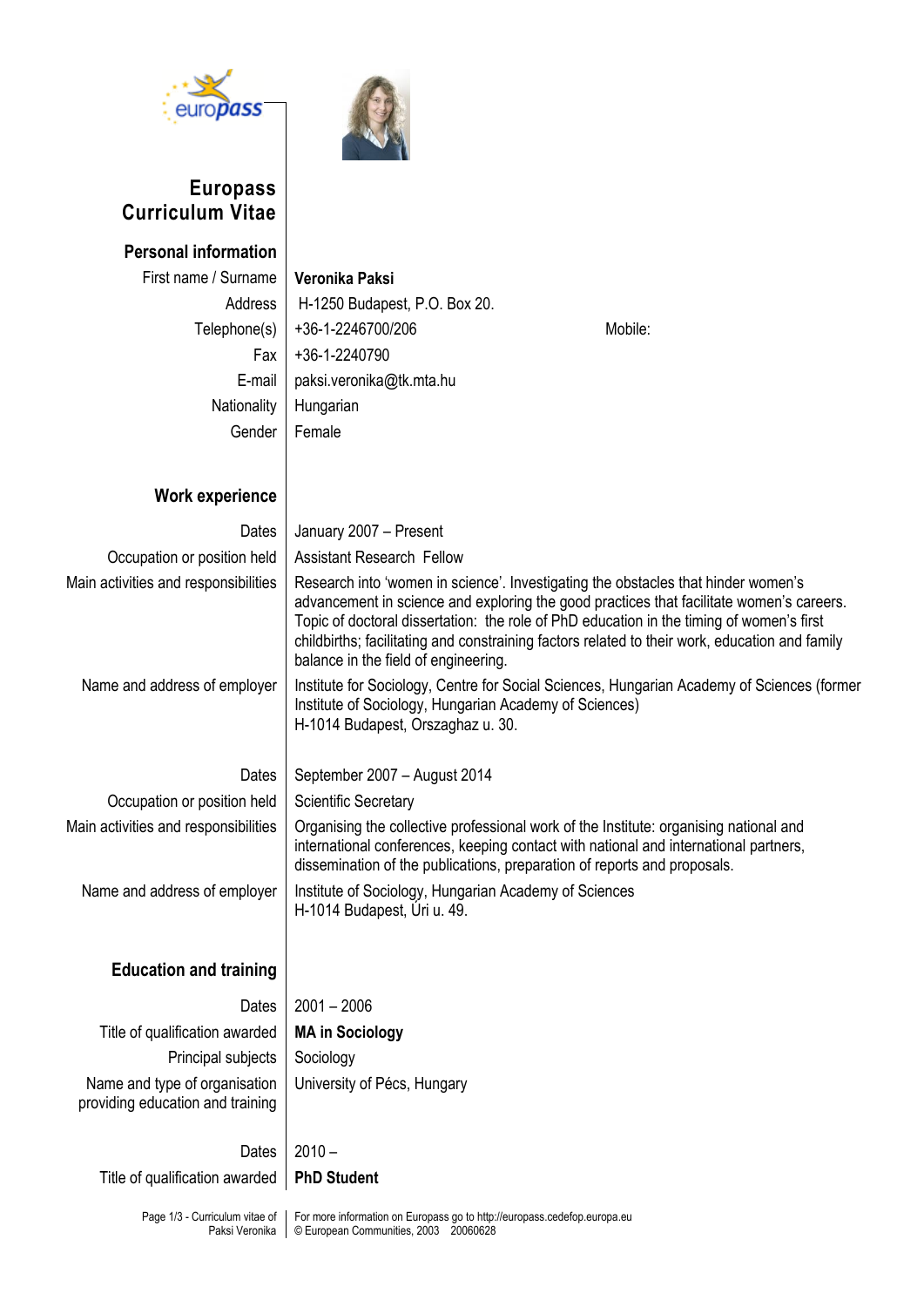## Principal subjects | Sociology

Name and type of organisation providing education and training Corvinus University Budapest, Hungary

## **Personal skills and competences**

Mother tongue **Hungarian**

Other language(s)

 $Self-assessme$ **European level** 

| ອ∽∽ອ∽(∽/        |               |         |  |                    |  |                   |  |         |
|-----------------|---------------|---------|--|--------------------|--|-------------------|--|---------|
| essment         | Understanding |         |  | <b>Speaking</b>    |  |                   |  | Writing |
| $n$ level $(*)$ | Listening     | Reading |  | Spoken interaction |  | Spoken production |  |         |
| English         | С1            | С1      |  | C1                 |  | C1                |  | C1      |
| Spanish         | A1            | A1      |  | A1                 |  | A1                |  | A1      |

*(\*) Common European Framework of Reference for Languages*

## **Membership**

| Position                                 | Member                                                                                                                                                                                                                                                                                |
|------------------------------------------|---------------------------------------------------------------------------------------------------------------------------------------------------------------------------------------------------------------------------------------------------------------------------------------|
| Dates                                    | 2007-                                                                                                                                                                                                                                                                                 |
| Organisation                             | Hungarian Sociological Association                                                                                                                                                                                                                                                    |
| Position                                 | <b>Secretary General</b>                                                                                                                                                                                                                                                              |
| Dates                                    | 2009-                                                                                                                                                                                                                                                                                 |
| Organisation                             | Hungarian Sociological Association                                                                                                                                                                                                                                                    |
| Position                                 | Member                                                                                                                                                                                                                                                                                |
| Dates                                    | $2014 -$                                                                                                                                                                                                                                                                              |
| Organisation                             | Women in Science Association                                                                                                                                                                                                                                                          |
| Social skills and competences            | Good communication skills; ability to work in socio-culturally diverse environments; team<br>spirit – acquired in a multicultural academic environment and by doing voluntary work for<br><b>NGOs</b>                                                                                 |
| Organisational skills and<br>competences | Good organisational and project management skills                                                                                                                                                                                                                                     |
| Computer skills and competences          | Good command of Microsoft Tools; SPSS                                                                                                                                                                                                                                                 |
| Other skills and competences             | Expertise in running an NGO – acquired by being the Secretary General of the<br>$\Box$<br>Hungarian Sociological Association from 2009<br>Expertise in carrying out small and medium size research projects - acquired by having<br>research activity before and during PhD education |